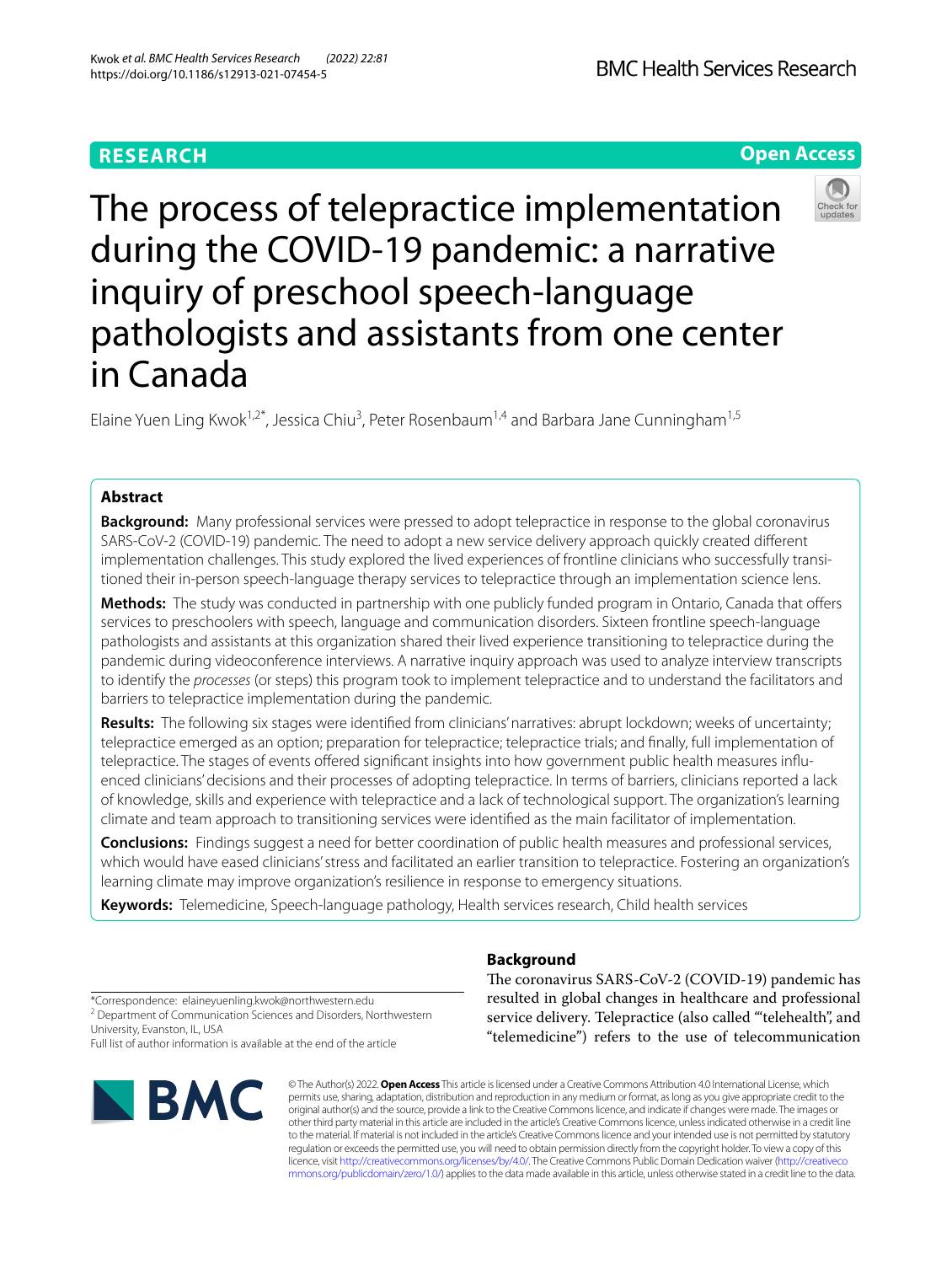technologies (e.g., cell phones, computers) to provide remote, synchronous (e.g., via live interactive videoconference) or asynchronous care (e.g., patients' information being stored electronically to be reviewed later) [\[1](#page-7-0), [2\]](#page-7-1). In many disciplines, telepractice was considered a potential solution to service delivery challenges during the COVID-19 pandemic, particularly due to its compliance with physical distancing measures and stay-athome orders that many governments enacted to curb the spread of infection [[3\]](#page-7-2). However, challenges in implementing telepractice have been reported [\[4\]](#page-7-3).

In some professions, such as in nursing and education, reports of the lived experiences of professionals during the COVID-19 pandemic are beginning to emerge [\[5](#page-7-4), [6](#page-7-5)]. Within speech-language pathology, professional associations, including the American Speech-Language-Hearing Association (ASHA) and Speech-Language & Audiology Canada (SAC), have provided resources and recommendations to facilitate the adoption of telepractice by communication professionals [\[7](#page-7-6), [8\]](#page-7-7). Survey studies have reported a signifcant increase in telepractice use by speech-language pathologists and assistants worldwide during the COVID-19 pandemic [[9](#page-7-8), [10](#page-7-9)]. An in-depth exploration of clinicians' lived experiences using qualitative methods will complement the quantitative data collected to date [\[11](#page-7-10)]. In particular, a qualitative approach that reveals the process of implementation can shed light on the reasons for successful, or unsuccessful, telepractice implementation during an emergency  $[12, 13]$  $[12, 13]$  $[12, 13]$ . The purpose of this study is two-fold. First, this study aims to build a rich description of preschool speech-language pathologists' (SLPs) and speech-language pathology assistants' (SLPAs) (also referred to as communication disorders assistants in Canada) experiences transitioning quickly from in-person to telepractice services during the COVID-19 pandemic. More specifcally, this study aims to describe the *processes* (or steps) clinicians at this program took to implement telepractice, and how those processes occurred within the broader context of public health events. Second, this study aims to analyze clinicians' narratives to understand the facilitators and barriers to telepractice implementation during the pandemic.

# **Methods**

# **Study design & aim**

A narrative approach was used to explore clinicians' experiences during the rapid transition from in-person services to telepractice. A narrative approach recognizes that humans are storytellers and that their experiences are constructed as narratives (i.e., in the format of a story). The approach also emphasizes the importance of allowing participants to tell their story from their own perspective [[14\]](#page-7-13). A narrative approach typically involves

(i) interviewing participants with similar life experiences to gather their stories; (ii) analyzing the stories to identify key elements and themes that emerge from them; (iii) collaborating with participants to construct and organize the fnal narrative; and (iv) presenting the narrative

and themes in writing [\[15](#page-7-14)]. Compared to other qualitative methodologies, a narrative approach aims to reveal both the sequences of events that occurred (i.e., the chronology of a participants' stories) and how participants attributed meaning and signifcance to those events (e.g., emotional reactions) [\[15](#page-7-14)]. Furthermore, a narrative approach allows for the possibility to understand how individuals' experiences are shaped by their environment (e.g., the larger social, organizational backdrop)  $[16]$  $[16]$  $[16]$ . This type of focus on participants and their experience has been found to be very useful in evaluating current practices, and to generating insights for program improvement [[17](#page-7-16), [18\]](#page-7-17). A narrative approach was ideal for this study, as the primary goal was to gather insights from clinicians to prepare more efectively for future emergency responses.

### **Study setting & participant recruitment**

This study was conducted in partnership with one publicly funded community program in Ontario, Canada. This program is one of the 29 regional programs in Ontario that receives government funding to provide services to preschoolers with speech, language and communication needs. Together, these regions serve over 60,000 families of preschoolers with communication impairments per year. Within the clinical program that participated in this study, there were 13 SLPs and 3 SLPAs at the time this project was conducted, who collectively provided services to over 5600 families annually.

On March 17, 2020, the Ontario government declared a state of emergency and called for a temporary (i.e., 14-day) closure of all indoor publicly funded services, including all services provided by the community program involved in this study [\[19\]](#page-7-18). Later, on March 30, 2020, the state of emergency was extended, which prolonged the closure of services ofered at this community program until the government indicates otherwise [\[20](#page-7-19)].

During project conception, the authors and two clinical managers in this program met on several occasions to codevelop the purpose and methods for the study. During these meetings, the frst author obtained from managers an overview of events that occurred during the transition to virtual services. The managers reported that their program was the frst of the 29 regions in Ontario to begin providing telepractice services during the pandemic. In addition to talking with the mangers and in preparation for the project, the frst author gathered the Ontario government's sequence of responses to the COVID-19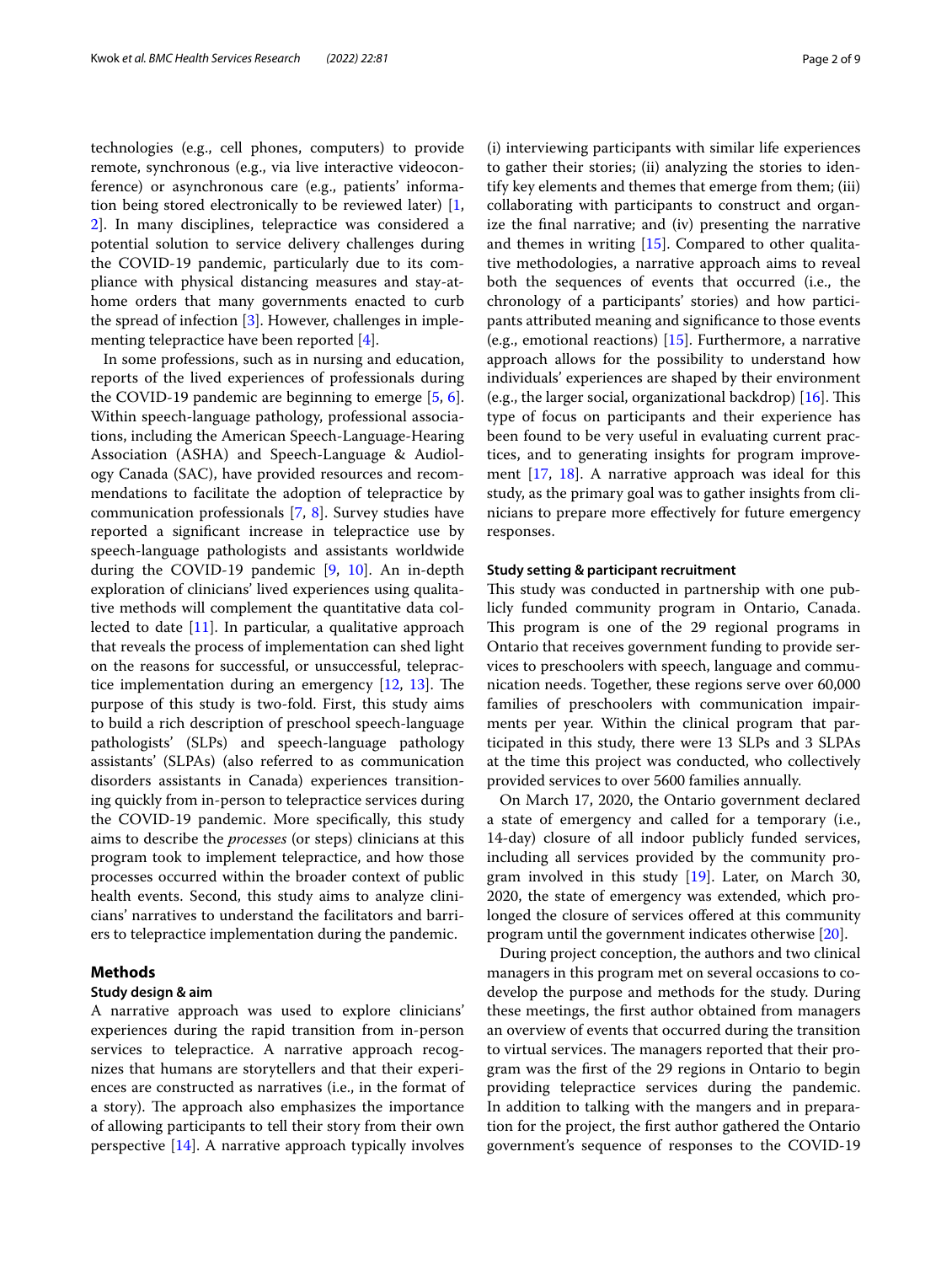pandemic from press releases. Using the information gathered, the frst author developed a narrative prompt and several open-ended follow-up questions to elicit a thick description of clinicians' lived experiences transitioning services to telepractice during the COVID-19 pandemic.

Managers confrmed that all clinicians were employed by their program prior to the onset of the COVID-19 pandemic and that services were offered in the form of in-person clinic visits. All clinicians were also involved in the transition of services during COVID-19, which meant that all clinicians had relevant lived experiences to be included as participants in this study. An email was sent from managers to recruit clinicians in the organization for a research study. All staff members provided informed consent, and participated in a teleconference interview. Ethics approval was obtained from McMaster University's research ethics board to conduct the current study. All methods were performed in accordance with relevant guidelines and regulations.

## **Data collection**

In addition to reviewing the consent form which presented the purpose of the study, each participant was reminded of the study's purpose prior to their interview (i.e., to understand their experience transitioning to telepractice during the COVID-19 pandemic and the factors that infuenced this experience). Participants were also given opportunities to ask any questions prior to participating in the interview. During the interview, staf were asked to share in as much detail as possible their experience transitioning to telepractice. The following prompt was used to elicit the narrative, "Tell me what happened when you transitioned to telepractice because of COVID-19. Start from the beginning, when the government declared a state of emergency." Consistent with the narrative approach, clinicians were encouraged to recall events that happened, to elaborate on the individuals involved, and to describe the experience from their own perspective. All interviews were conducted over a secured videoconference meeting (Zoom), and participants were allowed to join the meeting from a location that was most convenient for them (typically at participants' own home or in their office). Other than the participant and the researcher, no other individuals were present during the interview. Interviews lasted between 60 and 75min.

Interviews were completed by the frst and second author. At the time of the study, the frst author was a postdoctoral fellow and speech-language pathologist. The second author was a Masters student in a clinical Speech Language Pathology program. In addition to having clinical experience in speech-language pathology

services, the frst and second authors both had qualitative research experience. Throughout data collection, detailed feld notes and refective practices were maintained after each interview. To improve trustworthiness of the results, regular meetings were held between the frst and second author to discuss interview fndings and refect on interview transcripts (e.g., to discuss events in clinicians' narratives and themes that needed to be further explored in future interviews, to refect on personal bias, to discuss ways to ask clarifcation questions to generate richer descriptions) [\[21](#page-7-20), [22](#page-7-21)]. Conducting ongoing refection on collected data also provided opportunities for the interviewers to clarify events or chronology and to prompt participants to provide more in-depth refection in subsequent interview questions, thereby providing a richer narrative description of clinicians' experiences [\[14](#page-7-13)].

### **Data analysis & rigor**

NAll interviews were audio-recorded and transcribed. The same two individuals (i.e., first and second authors) who conducted the interviews also completed the data analysis. During data analysis, each transcript was frst read several times to obtain a broad understanding of participants' experiences. After familiarizing themselves with clinicians' narratives, the two coders discussed the best approach to analyze and present the data. It became clear that an analysis focused on the story structure (i.e., the chronology of events) would best capture how clinicians' decisions to transition to telepractice evolved in response to the changing public health measures [[23,](#page-7-22) [24](#page-7-23)]. Then, transcripts were analyzed to identify key elements in clinicians' experience (i.e., by coding plots, time, context, events, person involved) [[23,](#page-7-22) [24](#page-7-23)]. During data analysis, the frst and second authors used their feld notes and the transcripts to organize the key narrative elements from interviews into a chronological, coherent story (i.e., restorying [\[24\]](#page-7-23)) and to interrogate the meaning of the events from participants' perspectives. A draft narrative was then developed by the two coders to describe the events that happened and clinicians' reactions to them. This draft narrative was then discussed with all authors on this manuscript to improve transparency, credibility and trustworthiness of the data analysis process [[21](#page-7-20)].

Finally, the narrative was further developed with clinicians. A slideshow was created based on the draft narrative and identifed themes (along with representative quotes) that were then presented to  $N=8$  participants (6) clinicians, 2 clinic managers). After the presentation, participants engaged in a focus group (for 60min) to discuss the authenticity of the narrative and themes. Furthermore, participants in the focus group discussed whether they felt their transition to telepractice was a success. Changes suggested by participants were included in the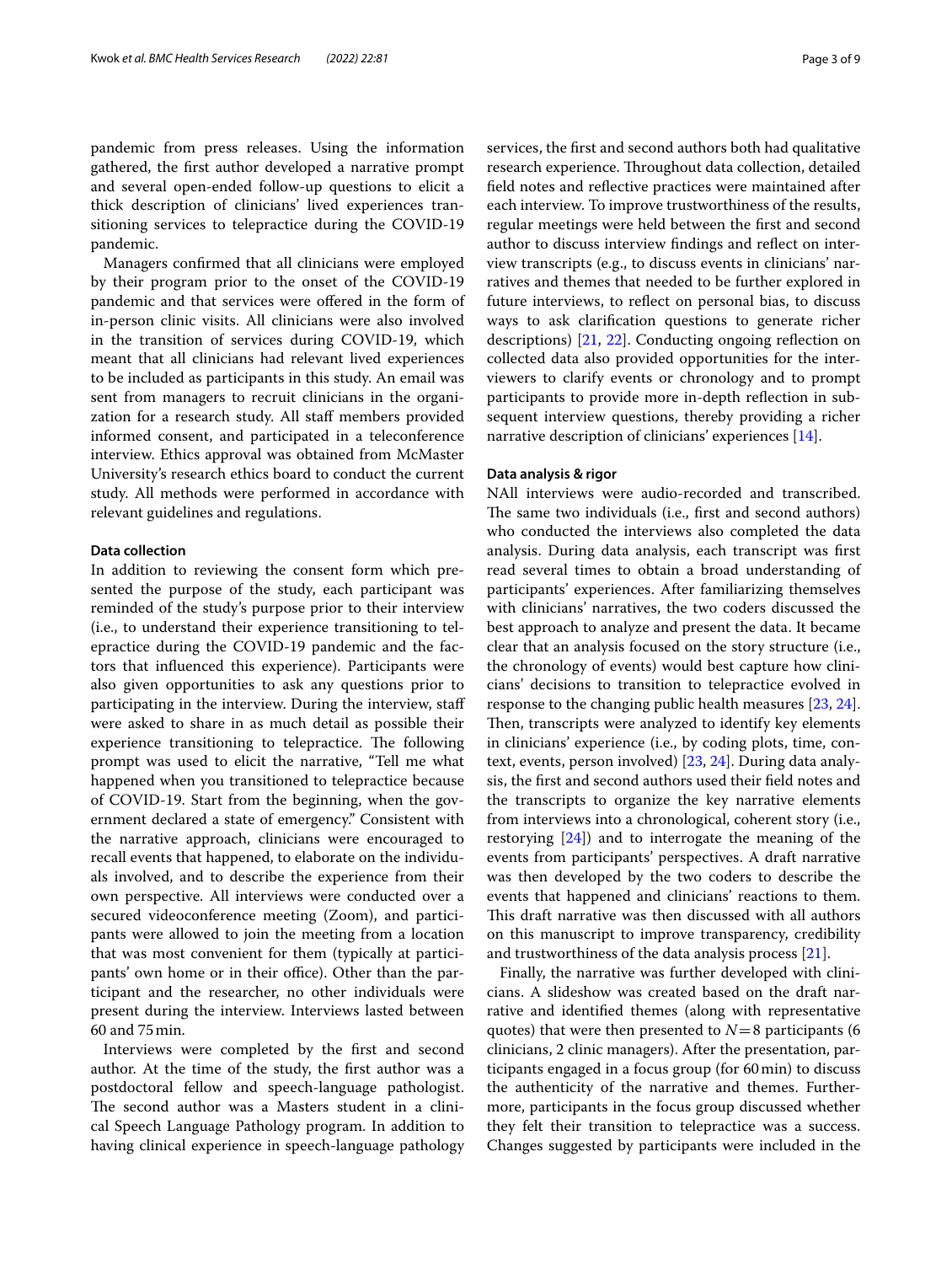fnal narrative. For example, during the focus group, it was emphasized that diferent clinicians had diferent levels of readiness to adopt telepractice at the beginning of the transition. Clinicians identifed many factors that infuenced their readiness, and this feedback was added to the narrative description. This member validation step was used to ensure credibility of the reported results [\[25](#page-8-0)].

# **Results**

All clinical staf (13 SLPs and 3 SLPAs, all female) at this program participated in 1-h semi-structured interviews. Clinicians had a range of practice experience within this program ( $n=3$  had 1–5 years of experience;  $n=6$ had 6–10years of experience, *n*=7 had over 10years of experience). Two participants reported having some, but limited, experience with telepractice (e.g., they had previously provided a few telepractice sessions). All other participants reported having no experience with telepractice. Participants also reported a range of comfort-levels with technology. Five identifed themselves as comfortable with technology and one reported having used Zoom and other teleconference applications prior to the pandemic. Five participants identifed themselves as not comfortable with technology. At the time of data collection, all participants were offering telepractice over Zoom on a regular basis and no in-person services were being ofered. Across participants' narratives, six major events were identifed that summarized the process of transitioning in-person services to telepractice during the COVID-19 pandemic. Clinicians' narratives described six distinct stages in their experience transitioning to telepractice, which are described next.

# 1. Abrupt lockdown order

Clinicians described the onset of the COVID-19 pandemic creating many abrupt and unexpected changes to their professional and personal lives. Almost every clinician described how they were in "*shock*" and that it was a very stressful experience. At a professional level, clinicians recounted a need to halt all services quickly due to the government-imposed service closures in mid-March 2020. Clinicians said they "*never really expected it to be a full closure of services*" and had immediately to inform all the families not to visit the clinic.

# 2. Weeks of uncertainty

The abrupt lockdown was then followed by several weeks of uncertainty when clinicians had little information to guide the direction of their services (e.g., whether they would be providing telepractice or returning to work in person). As the initial state of emergency was declared for only 14days, some clinicians reported thinking they would be returning to in-person services after 2 weeks. Due to the uncertainty around the return to in-person services, clinicians were completing some professional development and training regarding telepractice, but they did not offer teletherapy (and had no plans to offer telepractice).

# 3. Telepractice emerged as an option

After a few weeks, in early April of 2020, the government extended the state of emergency. This is when it became clear to clinicians that the pandemic would continue to impact services for an extended period of time. At that time, telepractice was being considered as an option but clinicians reported varying degrees of readiness to transition their services. Some were motivated to pursue telepractice while others reported feeling hesitant to accept it as an option. At this phase, clinicians also reported receiving mixed information regarding whether they were expected to transition services, which delayed some clinicians in investigating telepractice as a service option. In addition, many other factors (e.g., personality, experience with telepractice, stress level) played a major role in how diferent clinicians reacted to the situation (see quote in the theme "Varying degree of clinicians' readiness" in Table [1\)](#page-4-0).

Despite clinicians' varying degrees of readiness to transition practice, almost all reported feeling nervous about providing telepractice due to a lack of experience. Many reported feeling anxious because it "*felt like you [they] didn't know what you [they] were doing, or how to do your [their] job anymore* (SLP003)". Some clinicians reported struggling to align telepractice with their professional training and perspective regarding communication services.

# 4. Preparation for telepractice

Clinicians reported spending a signifcant amount of time to prepare for telepractice. They recalled several major facilitators and barriers during this phase that are summarized in Table [1.](#page-4-0) To prepare for telepractice, clinicians described a spontaneous, grassroots (i.e., not imposed by managers), collective team effort amongst clinicians to facilitate the transition. They recalled forming "working groups" to conduct research on a topic of interest and importance to telepractice (e.g., telepractice platforms, virtual therapy activities). These working groups then came together in larger, virtual team meetings to report fndings and share resources with the whole team. Clinicians described that this team approach "*just felt like that kind of a thread between everybody*"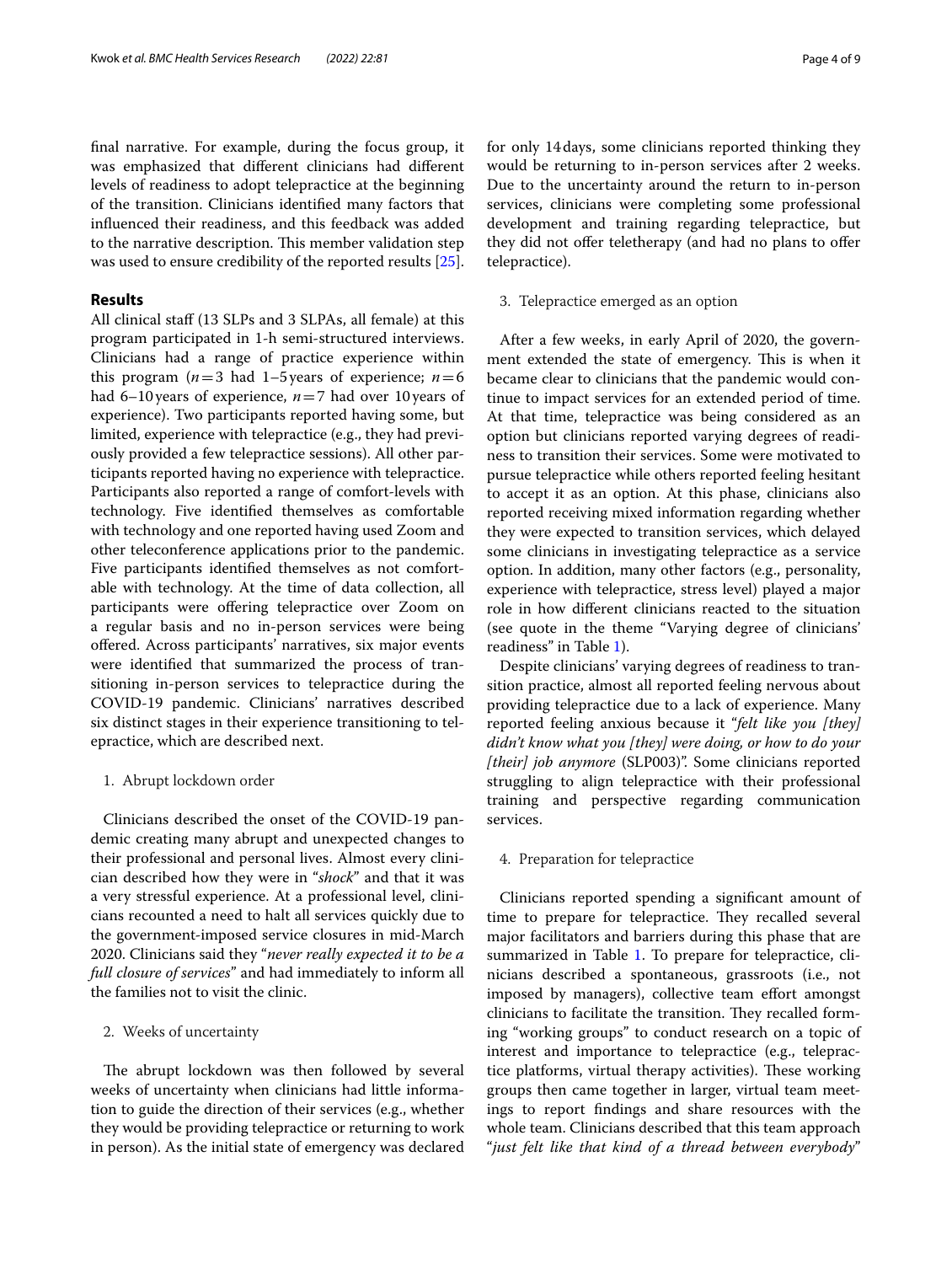<span id="page-4-0"></span>

|                                                               | <b>Themes</b>                            | <b>Ouotes</b>                                                                                                                                                                                                                                                                                                                                                                                                                                                                                                                                                                                                                                                                                                                                                                     |
|---------------------------------------------------------------|------------------------------------------|-----------------------------------------------------------------------------------------------------------------------------------------------------------------------------------------------------------------------------------------------------------------------------------------------------------------------------------------------------------------------------------------------------------------------------------------------------------------------------------------------------------------------------------------------------------------------------------------------------------------------------------------------------------------------------------------------------------------------------------------------------------------------------------|
| Facilitators                                                  | Team approach to implementation          | "Support from everyone working as a team was huge. I think that you can't transi-<br>tion to this [telepractice] without having a team of people. Because everybody<br>could fill in a spot that needed to be filled, a knowledge area that needed to be<br>filled. And, there are people that wanted to take a leadership role and then every-<br>body could fill in those spots from there, and it was very useful." (SLP001)<br>"There were so many hands in the pot at the beginning, nobody knew what to do<br>first, you know, like and so that caused lots of stress. Having to even learn how to<br>schedule a Zoom meeting, for some of us, causes lots of stress. But, knowing that<br>there's other people that are going through the same stress helped us." (SLP011) |
|                                                               | Resource sharing                         | "I was the head of the Materials Committee, so I took it upon myself to start<br>researching and finding [therapy materials]  So myself and three other staff<br>members really dug in there and spent a lot of time learning how to create our<br>own materials so that we could support the staff in that regard. Now we have over<br>100 games and over 100 books that we've created and use regularly." (SLP007)                                                                                                                                                                                                                                                                                                                                                              |
| <b>Barriers</b>                                               | Lack of technology support               | "We don't have a designated IT person. And when we first started, we had all kinds<br>of computer issues we didn't even have the ability to work" (SLP011).<br>"And the other thing is that it's [troubleshooting technology is] taking away from<br>my clinical time, and away from my colleagues' clinical time. We spent hours doing<br>that kind of thing, which means that I'm getting behind on report writing, and I<br>can't see as many clients now because I'm doing all this stuff, trying to figure out<br>how to use the technology. But you know if we had proper IT support within our<br>agency, then we could call the IT department and they could access our computer<br>remotely and show us and help us through it immediately." (SLP004)                    |
| Facilitator for some<br>clinicians and barriers for<br>others | Varying degrees of clinicians' readiness | "Let me figure out a way to do this, so I keep my job, that motivated me in a lot of<br>ways, and I tend to want to jump right in." (SLP003)<br>"At first, I was kind of hopeful we'd just go back and person, so I quess that's my ini-<br>tial thoughts, I just really wanted to go back [to in person services]. And then when<br>it started to be more real than teletherapy was going to be a thing, I just had to get<br>my head in the game and then came to terms with it and started doing a lot of like<br>online professional learning to learn more about Telepractice." (SLP005)                                                                                                                                                                                     |

(SLP001). (see other quotes in the theme "Team approach to implementation" in Table [1\)](#page-4-0).

During smaller working groups, clinicians completed their own research to prepare for telepractice and found many available resources online (e.g., videos, webinars). Clinicians described feeling empowered to see others' successes in implementing telepractice, which motivated them to try. As clinicians saw their own learning and successes, telepractice began to seem like a viable option.

At larger team meetings, clinicians brought what they had learned about telepractice to share with the team. Clinicians said that ideas and resources (e.g., therapy materials) were shared during team meetings (see quotes in the theme "Resource sharing" in Table [1\)](#page-4-0). Many clinicians spoke of gaining confdence with telepractice through team meetings, where they realized they were not alone in their struggle with transitioning to telepractice. The discussions at these meetings shaped the organization's telepractice (e.g., the platforms being used, therapy materials being purchased and used).

The major difficulties clinicians faced during the transition to telepractice were with technology. Many clinicians reported difficulties learning to use new software and wished they had more technological support. Clinicians

reported relying on colleagues for technology support and that the time needed to learn new technologies took away from their clinical productivity (see example quotes in "Lack of technology support" in Table [1](#page-4-0)).

## 5. Telepractice trials

After weeks of independent learning about telepractice and resource-sharing, clinicians practiced conducting teletherapy sessions with their own families and with colleagues. Many clinicians reported that these practice sessions were major facilitators to the successful transitioning to telepractice because they provided opportunities to practice the technology and to anticipate challenges with real clients. Clinicians further reported the importance of easing into telepractice. Some reported needing sufficient time to prepare and reflect on the first couple of virtual sessions with clients, therefore, they only booked a few families in the beginning weeks of ofering telepractice. Other clinicians reported starting telepractice with families and children with whom they had an existing professional relationship. This allowed them to gain more experience and comfort with telepractice before gradually expanding services to all clients on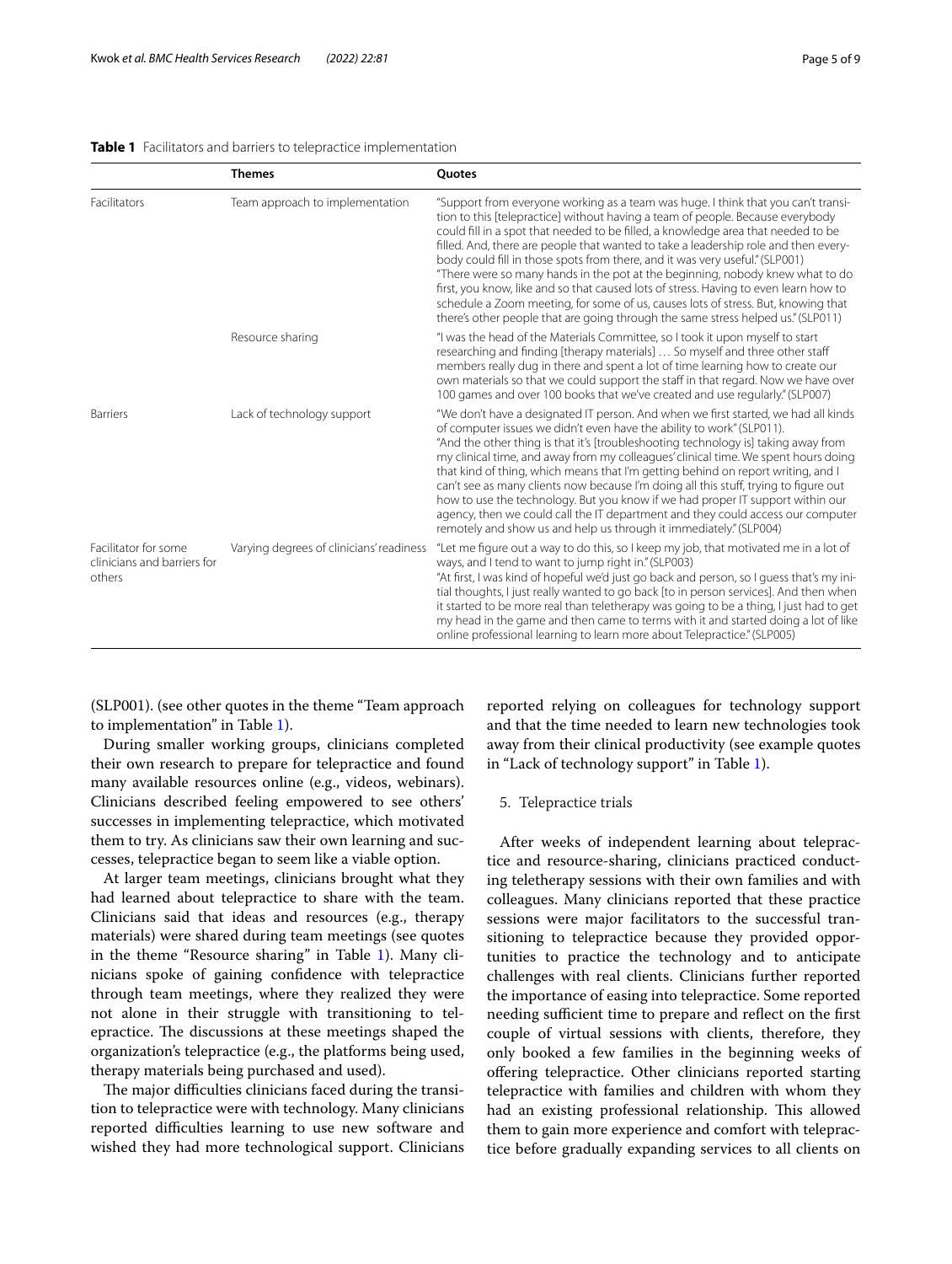their caseload. According to managers, this program was the frst of the 29 publicly-funded programs to being ofering telepractice to families.

6. Full implementation of telepractice

At the time of the interview, all clinicians were providing telepractice full-time and reported being considerably more comfortable with it. One clinician made the following analogy "*Every little piece [of telepractice] was a challenge until I did it a couple of times. Once I did it, I could do it. Kind of like riding a bike I guess... Once you can do it, you can do it forever* (SLP009)."

Refecting on their experience during the transition period, clinicians stressed the importance of communication with their program managers and the value of having a clear plan that would have eased their stress. On the other hand, clinicians reported feeling a signifcant sense of achievement having built teletherapy materials that best suited their clients' needs. Additionally, the trust placed in clinicians by management to undertake this task independently was validating and empowering, and contributed to clinicians' sense of achievement.

*"I would have loved to have a plan. I'm a planner, I like to know what to do, when to do it, how to do it* ... There were moments when I just had to stop *and just step away from the computer, and just take a moment to be like, "I don't know what I'm supposed to do", "I don't know how to fx this", "I don't know what path to take", so yeah I would have loved that [having a plan]. But the reality is management hasn't managed a virtual setting either, so how are they supposed to know how to do that? So I think it also speaks a lot to them for relying so heavily on us [the clinicians] and trusting us and knowing that we would know what was best for us and for our clients. So in a way it was nice, because I feel a lot of ownership and pride over how we do things here now, because I was a part of it at the ground level." (SLP007)*

# **Focus group discussion**

At the focus group, 6 clinicians and 2 managers provided feedback on the developed narrative. Clinicians agreed that the narrative refected their experience during the transition period. Clinicians and managers further discussed and expressed that they felt their transition to telepractice was a success. Clinicians emphasized that they now considered telepractice a sustainable practice. Mangers reiterated the fact that their clinical program was the first in the province to offer telepractice services to families during the pandemic.

*"I think it was successful. I mean it's not like there weren't any bumps in the road and things to fgure out, but I mean we're talking now about how to include telepractice moving forward in some form, and I think that alone speaks to the fact that it's successful in some situations, and I think it's an invaluable tool to move forward with." (SLP008).*

*"I have to say I think it was a tremendous success. I think the staf did a phenomenal job and I appreciate it...One of the things that I got to bring to the provincial meeting, because we meet regularly with coordination across the province, is that we were actually the frst agency to be operating virtual sessions and everyone else at the meeting they were like, "Oh my God. You're actually doing them."...I said, "We're not doing them every day but we're doing it. The team is moving forward.*" *And the others were incredibly impressed by that so that made me very, very proud of our team, and I think it's a tremendous success." (Manager001)*

# **Discussion**

To contribute to the emerging literature on changes to professional services during the COVID-19 pandemic, this study explored the experiences of preschool SLPs and SLPAs transitioning from in-person services to telepractice. Clinicians' narrative identifed six distinct stages of transitioning to telepractice that were infuenced by the provincial government's public health decisions. Clinicians' experiences further provided insight into the factors that may infuence the successful implementation of telepractice during emergency responses. Some factors may also be applicable during non-emergency periods.

Clinicians in this study reported that the onset of the COVID-19 pandemic created many abrupt changes and uncertainties that were not only stressful but delayed their readiness to transition to telepractice. At this program, all services provided to families came to an abrupt halt due to a lack of coordination between public health measures and the publicly funded clinical services. The experience of abrupt changes to practice and signifcant professional stress is consistent with reports in the literature related to diferent professionals (e.g., nurses, educators) working in diferent settings (e.g., hospitals, schools) [[5,](#page-7-4) [6,](#page-7-5) [26\]](#page-8-1). Collectively, professionals' lived experiences suggest a need to prepare better for future emergencies. In the current study, clinicians reported the main impetus for them to transition to telepractice was knowing the pandemic was not a transient, short-term issue. This only become apparent when the government extended the "state of emergency". From an emergency preparedness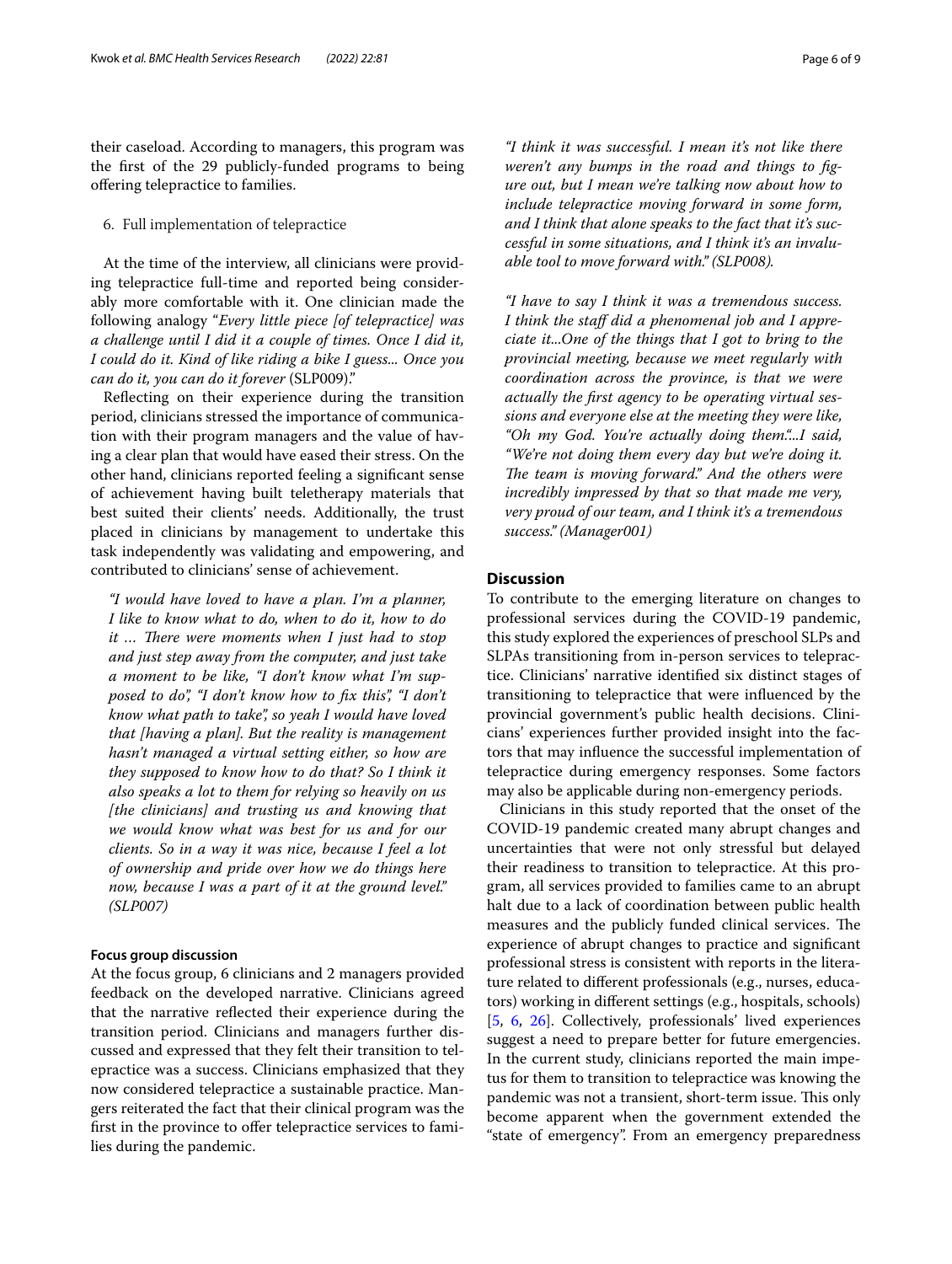perspective, future work should explore how public health officials, policymakers, and managers can play a role preparing frontline clinicians for rapid responses (e.g., providing sufficient notice so clinicians can prepare for lockdown, developing more specifc guidelines or timelines during initial periods of emergency response).

Compared to other studies that described a telepractice implementation during COVID-19, the experience of this program was that the response was more staf-driven. In contrast, other studies described a more systematic process of telepractice transitions (e.g., using plans created by the organization or the clinic managers). For example, Silver et al., (2021) reported the experience of a community-based family medicine clinic transitioning their services to telepractice, in which the organization followed the structure of the Plan-Do-Study-Act (PDSA) framework [[27\]](#page-8-2) and took a stepwise approach to implement telepractice. Within each step, there were clear objectives and actions [\[28](#page-8-3)]. Clinicians who carried out the plan provided feedback to the organization (e.g., identifying a barrier), which were used to inform the next step (e.g., to provide resources to reduce the identifed barrier) [\[28](#page-8-3)]. Despite taking diferent approaches to transitioning to telepractice, the steps identifed in the current study share many characteristics with those reported in the existing literature. Similarities included: (i) an abrupt onset of the COVID-19 pandemic requiring clinicians to respond quickly by halting all in-person visits, followed by (ii) a stage where clinicians had to develop new skills prior to providing telepractice, then (iii) a telepractice piloting phase where telepractice was ofered to a small number of patients and by a small number of clinicians, and then (iv) expansion of services [[28–](#page-8-3)[30](#page-8-4)].

Clinicians reported some barriers that slowed the adoption of telepractice. These included a lack of knowledge and skills about telepractice, which infuenced clinicians' readiness and confdence to transition to telepractice during the initial transition phase. This barrier was further amplifed by a lack of available technology support within the organization. Existing literature across diferent professional services has also identifed lack of knowledge and skills as a major barrier to the adoption of telepractice [[9,](#page-7-8) [31\]](#page-8-5). Moving forward, professional training and technical support should be integral components of telepractice implementation planning, particularly during emergency responses.

Despite these identifed barriers, clinicians and managers in this clinical program reported a belief that telepractice was successfully implemented. A major facilitator reported by all clinicians was the collaborative team approach to practice transition at their organization. From the clinicians' narrative, it was apparent that there was a willingness from managers to trust clinicians to design the best service for families. There was a culture of independent learning and sharing amongst clinicians to facilitate the team's learning. Clinicians also reported the importance of easing into telepractice (e.g., by having sufficient time to prepare and reflect on initial sessions). The experience described by these clinicians was consistent with the descriptions of an organization with a "learning climate"  $[32]$  $[32]$  $[32]$ . The Consolidated Framework for Implementation Research is an evidenceinformed framework that summarizes implementation factors, and describes four features of an organization's learning climate: "a) leadership express their own fallibility and need for team members' assistance and input; b) team members feel that they are essential, valued, and knowledgeable partners in the change process; c) individuals feel psychologically safe to try new methods; and d) there is sufficient time and space for reflective thinking and evaluation." This finding suggests that fostering an organization's learning climate is essential for implementation success, particularly during emergency situations.

To enhance the rigor of this study, we: (i) recruited clinicians with the relevant lived experience; (ii) employed investigators with relevant clinical and qualitative research experience to conduct interviews and data analysis; (iii) maintained refexive journaling throughout the interviewing and data analysis stages; (iv) discussed results with all authors; and (v) member-checked results with participants in a focus group. There are, however, limitations to this study. One limitation was that the interviews were conducted almost 1 year after the onset of the global pandemic. At that time, all clinicians interviewed were offering synchronous telepractice on a regular basis. As such, this may have limited the level of detail in participants' recollection of events. Another limitation was that due to limited resources, we were not able to engage all managers and non-clinical staf members at the organization, which would have provided a more comprehensive description of the transition period (e.g., knowing what information was available to all managers). Future work using an in-depth case study approach would generate more comprehensive suggestions for improving emergency responses.

# **Conclusion**

This study explored clinicians' experiences transitioning to telepractice during COVID-19 at one program in Ontario, Canada. Clinicians' narratives highlighted the need for a coordinated plan for future emergencies. The barriers reported by clinicians (e.g., lack of knowledge, skills, technology support) provide some direction for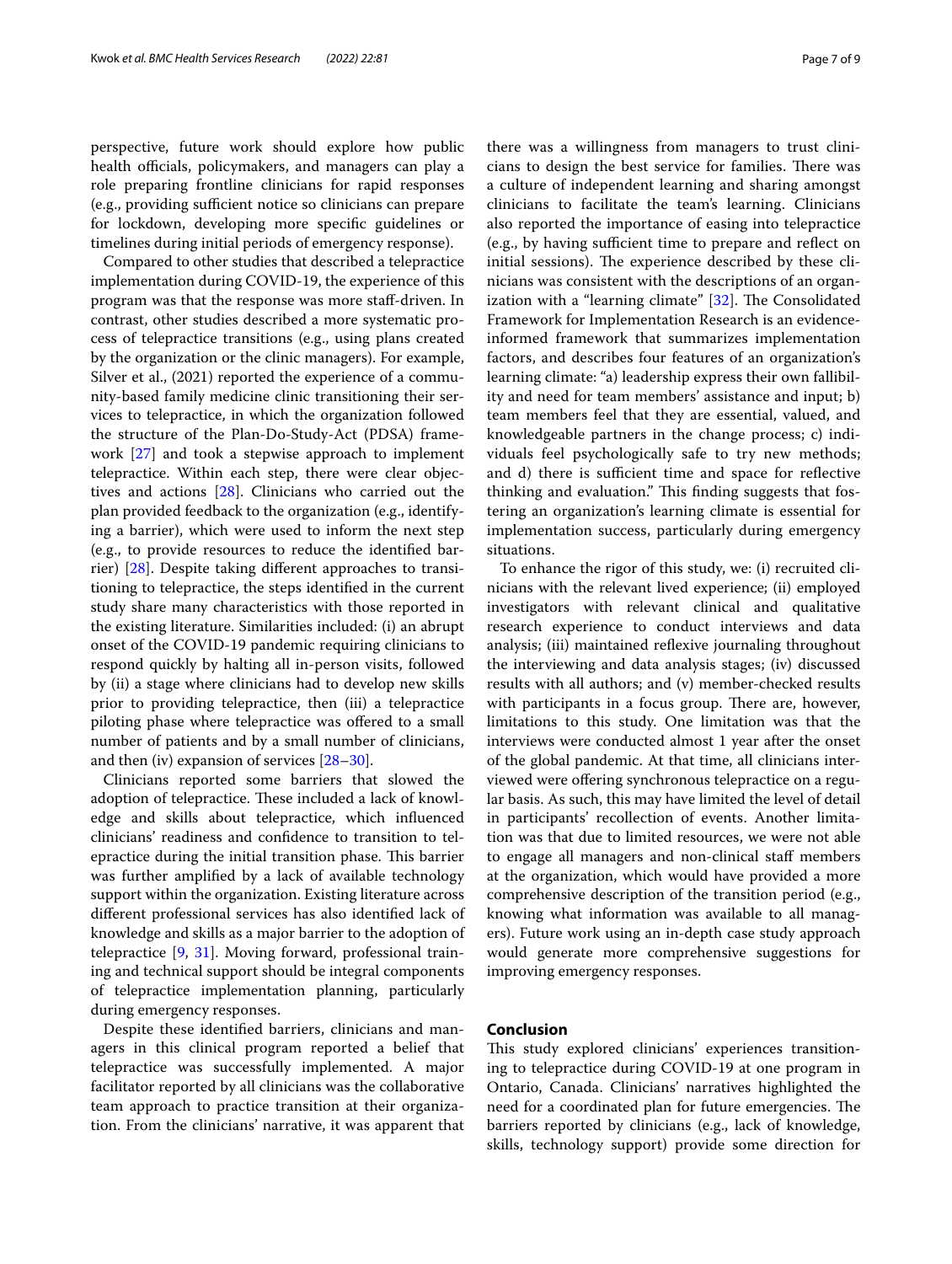developing materials to support the implementation of telepractice. Importantly, clinicians' narratives emphasized the importance of fostering a learning climate in an organization, which enhanced the organization's resiliency during the emergency situation. Clinicians' experiences adopting a new model of service delivery can contribute to the growing body of literature regarding the rapid uptake of telepractice.

#### **Abbreviations**

COVID-19: Coronavirus SARS-CoV-2; SLP: Speech-Language Pathologist; SLPA: Speech-Language Pathology Assistant.

## **Supplementary Information**

The online version contains supplementary material available at [https://doi.](https://doi.org/10.1186/s12913-021-07454-5) [org/10.1186/s12913-021-07454-5](https://doi.org/10.1186/s12913-021-07454-5).

**Additional fle 1.** Standards for Reporting Qualitative Research Checklist.

### **Acknowledgements**

The study team would like to acknowledge all staff and managers who participated in this study. We would also like to acknowledge Dr. Edwin Dovigi for providing manuscript edits.

### **Authors' contributions**

EK, PR, BC conceptualized the manuscript scope and aims and secured funding to conduct this work. EK, JC performed data collection, analysis, and initial interpretation of the data. PR, BC verifed initial data analysis and results. EK completed member-checking steps. All authors contributed to the fnal interpretation of the data, read and approved the fnal manuscript.

### **Funding**

This study was funded by a Partnership Engagement Grant COVID-19 Special Initiative from Canada's Social Sciences and Humanities Research Council (#1008–2020-1034). This funder had no role in the study's design, collection, analysis, and interpretation of data; in the writing of the manuscript; and in the decision to submit this manuscript for publication.

### **Availability of data and materials**

The datasets used and/or analyzed during the current study are available from the corresponding author on reasonable request.

# **Declarations**

### **Ethics approval and consent to participate**

Approval to conduct this study was obtained from Hamilton Integrated Research Ethics Board. Informed consent was obtained from all participants.

### **Consent for publication**

Participants provided written consent, which included consent to publish anonymous quotes.

#### **Competing interests**

No conficts of interest, fnancial or otherwise, are declared by the authors.

#### **Author details**

<sup>1</sup> CanChild, McMaster University, Institute of Applied Health Sciences, Room 408, 1400 Main Street West, Hamilton, Ontario L8S 1C7, Canada. <sup>2</sup> Department of Communication Sciences and Disorders, Northwestern University, Evanston, IL, USA.<sup>3</sup> Faculty of Health Sciences, McMaster University, Institute of Applied Health Sciences, Room 403, 1400 Main St. W., Hamilton, Ontario L8S 1C7, Canada. <sup>4</sup> Department of Pediatrics, McMaster University, 1280 Main Street West, Room 3A, Hamilton, Ontario L8S 4K1, Canada. <sup>5</sup>School of Communication

Sciences and Disorders, Western University, Rm 2516 Elborn College, 1201 Western Road, London, Ontario N6G 1H1, Canada.

Received: 25 June 2021 Accepted: 22 December 2021<br>Published online: 16 January 2022

### **References**

- <span id="page-7-0"></span>1. Tuckson RV, Edmunds M, Hodgkins ML. Telehealth. N Engl J Med. 2017;377:1585–92.
- <span id="page-7-1"></span>2. Weidner K, Lowman J. Telepractice for adult speech-language pathology services: a systematic review. Perspect ASHA Spec Interes Groups. 2020;5:326–38.
- <span id="page-7-2"></span>3. Theodoros D. Telepractice in speech-language pathology: the evidence, the challenges, and the future. Perspect Telepractice. 2011;1:10–21.
- <span id="page-7-3"></span>4. Wensing M, Wensing M, Sales A, Sales A, Armstrong R, Wilson P, et al. Implementation science in times of Covid-19. Implement Sci. 2020;15:1–4.
- <span id="page-7-4"></span>5. Reich J, Buttimer C, Coleman D, Colwell R, Faruqi F, Larke L. What's lost, What's left, What's next: lesson learned from the lived experiences of teachers during the 2020 novel coronavirus pandemic; 2020.
- <span id="page-7-5"></span>6. Karimi Z, Fereidouni Z, Behnammoghadam M, Alimohammadi N, Mousavizadeh A, Salehi T, et al. The lived experience of nurses caring for patients with COVID-19 in Iran: a phenomenological study. Risk Manag Healthc Policy. 2020;13:1271–8.
- <span id="page-7-6"></span>7. American Speech-Language-Hearing Association. Considerations for speech, language, and cognitive assessment via telepractice. [https://](https://www.asha.org/SLP/clinical/Considerations-for-Speech-Language-and-Cognitive-Assessment-via-Telepractice/) [www.asha.org/SLP/clinical/Considerations-for-Speech-Language-and-](https://www.asha.org/SLP/clinical/Considerations-for-Speech-Language-and-Cognitive-Assessment-via-Telepractice/)[Cognitive-Assessment-via-Telepractice/](https://www.asha.org/SLP/clinical/Considerations-for-Speech-Language-and-Cognitive-Assessment-via-Telepractice/). Accessed 22 Apr 2021.
- <span id="page-7-7"></span>Speech-Language & Audiology Canada. Update for members and sssociates on COVID-19. 2020. [https://www.sac-oac.ca/update-members-and](https://www.sac-oac.ca/update-members-and-associates-covid-19)[associates-covid-19](https://www.sac-oac.ca/update-members-and-associates-covid-19). Accessed 26 Apr 2021.
- <span id="page-7-8"></span>9. Fong R, Tsai CF, Yiu OY. The implementation of telepractice in speech language pathology in Hong Kong during the COVID-19 pandemic. Telemed e-Health. 2021;27:30–8. [https://doi.org/10.1089/tmj.2020.0223.](https://doi.org/10.1089/tmj.2020.0223)
- <span id="page-7-9"></span>10. Aggarwal K, Patel R, Ravi R. Uptake of telepractice among speechlanguage therapists following COVID-19 pandemic in India. Speech Lang Hear. 2020:1–7. [https://doi.org/10.1080/2050571X.2020.1812034.](https://doi.org/10.1080/2050571X.2020.1812034)
- <span id="page-7-10"></span>11. Creswell JW, Plano Clark VL. Designing and conducting mixed methods research. 3rd ed. Thousand Oaks: SAGE Publications; 2018.
- <span id="page-7-11"></span>12. Byrne L, Wykes T. A role for lived experience mental health leadership in the age of Covid-19. J Ment Health. 2020;29:243–6.
- <span id="page-7-12"></span>13. Shaban RZ, Nahidi S, Sotomayor-Castillo C, Li C, Gilroy N, O'Sullivan MVN, et al. SARS-CoV-2 infection and COVID-19: the lived experience and perceptions of patients in isolation and care in an Australian healthcare setting. Am J Infect Control. 2020;48:1445–50.
- <span id="page-7-13"></span>14. Connelly FM, Clandinin DJ. Stories of experience and narrative inquiry. Educ Res. 1990;19:2–14.
- <span id="page-7-14"></span>15. Creswell JW. Qualitative inquiry and research design: Choosing among fve approaches. 2nd ed: Sage publications; 2007.
- <span id="page-7-15"></span>16. Clandinin D. Narrative inquiry: a methodology for studying lived experience. Res Stud Music Educ. 2006;27:44–54.
- <span id="page-7-16"></span>17. Riley T, Hawe P. Researching practice: the methodological case for narrative inquiry. Health Educ Res. 2005;20:226–36.
- <span id="page-7-17"></span>18. Garud R, Dunbar RLM, Bartel CA. Dealing with unusual experiences: a narrative perspective on organizational learning. Organ Sci. 2011;22:587–601.
- <span id="page-7-18"></span>19. Ontario Office of the Premier. Ontario enacts declaration of emergency to protect the public. 2020. [https://news.ontario.ca/en/release/56356/ontar](https://news.ontario.ca/en/release/56356/ontario-enacts-declaration-of-emergency-to-protect-the-public) [io-enacts-declaration-of-emergency-to-protect-the-public](https://news.ontario.ca/en/release/56356/ontario-enacts-declaration-of-emergency-to-protect-the-public).
- <span id="page-7-19"></span>20. Ontario Office of the Premier. Ontario extends emergency declaration to stop the spread of COVID-19. 2020. [https://www.centralfrontenac.com/](https://www.centralfrontenac.com/en/township-office/resources/COVID-19/ontario-extends-emergency-declaration-to-stop-the-spread-of-covid-19.pdf) en/township-office/resources/COVID-19/ontario-extends-emergency[declaration-to-stop-the-spread-of-covid-19.pdf](https://www.centralfrontenac.com/en/township-office/resources/COVID-19/ontario-extends-emergency-declaration-to-stop-the-spread-of-covid-19.pdf).
- <span id="page-7-20"></span>21. Henderson R, Rheault W. Appraising and incorporating qualitative research in evidence-based practice. J Phys Ther Educ. 2004;18:35–40.
- <span id="page-7-21"></span>22. Jootun D, McGhee G, Marland GR. Refexivity: promoting rigour in qualitative research. Nurs Stand. 2009;23:42–7.
- <span id="page-7-22"></span>23. Riessman CK. Narrative Analysis. In: Narrative, Memory & Everyday Life; 1993. p. 1–15.
- <span id="page-7-23"></span>24. Ollerenshaw JA, Creswell JW. Narrative research: a comparison of two restorying data analysis approaches. Qual Inq. 2002;8:329–47.